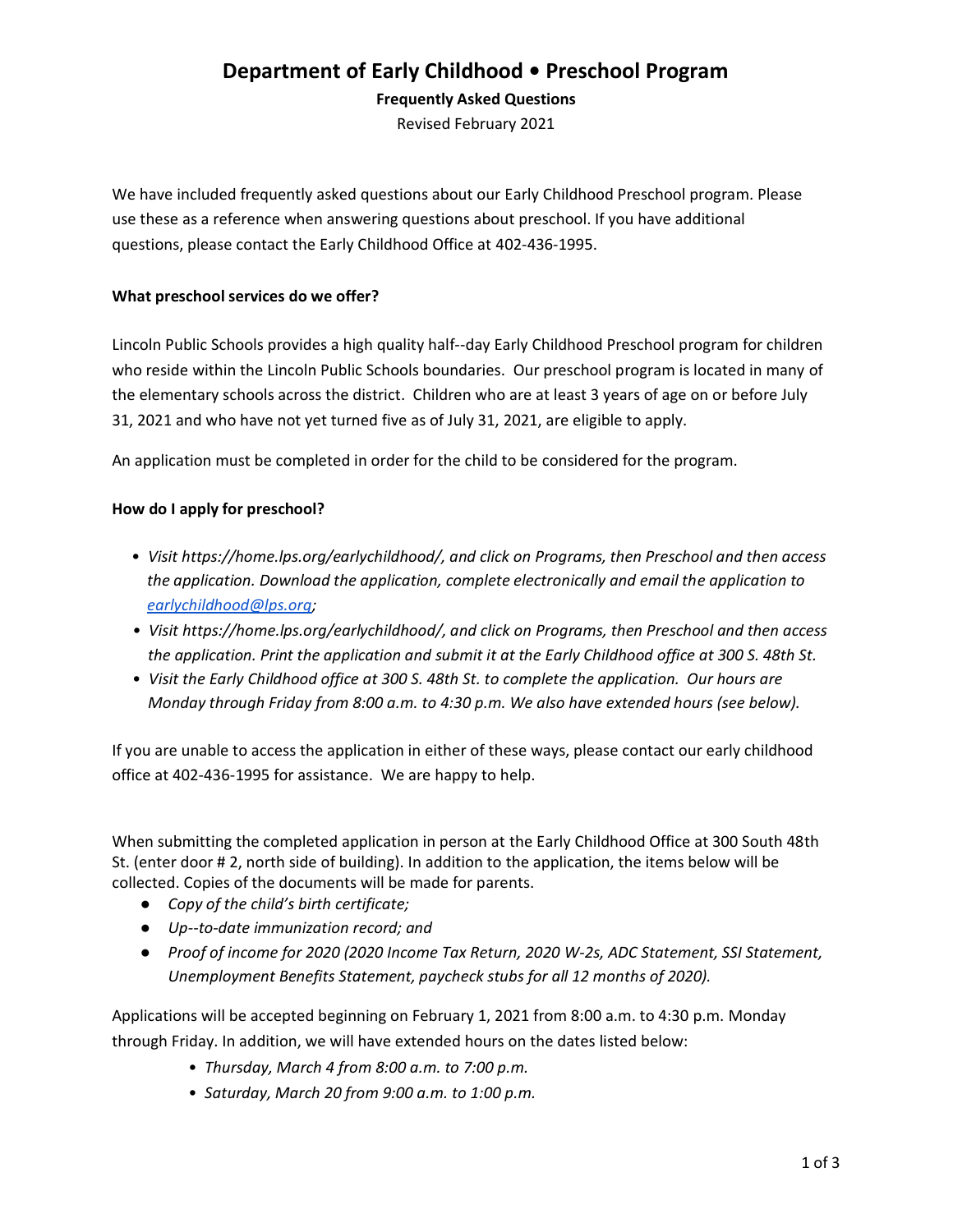# **Department of Early Childhood • Preschool Program**

#### **Frequently Asked Questions**

Revised February 2021

#### **Can we mail a preschool application to the parent?**

No, we do not mail the applications. Applications may be accessed online and can also be completed at our Early Childhood Office. If you are unable to access the application in either of these ways, please contact our early childhood office at 402-436-1995 for assistance. We are happy to help.

## **Is the enrollment in preschool based only on income?**

No, there are many factors taken into consideration for enrolling children. All questions on the application are valued through a point system.

Enrollment is based upon the information provided in the application. All applications will be placed on a priority waiting list based upon the needs of families in each school attendance area. Enrollment is not based on the date on which we receive the application. Children are enrolled based upon the availability of openings in their neighborhood school.

If your child receives special education services, enrollment is solely based on decisions made by your IFSP/IEP team. In this situation, enrollment paperwork will be completed with the family.

## **What is the age a child must be to qualify for Preschool?**

Children who are at least 3 years of age on or before July 31, 2021 and who have not yet turned five as of July 31, 2021 are eligible to apply.

#### **Is my child eligible to take the Early Entrance Kindergarten Exam?**

Students who turn 5 between August 1, 2021 and October 15, 2021 are eligible to participate in an assessment conducted by the Lincoln Public Schools to determine possible early entrance to kindergarten. Parents can contact their neighborhood school for additional information.

#### **Is transportation provided to LPS preschool programs?**

Transportation may be requested. All transportation must be approved by the Early Childhood Office and is arranged by the Early Childhood Office in collaboration with the Transportation Department.

# **When do we begin taking preschool applications for the 2021-22 school year?**

*We begin accepting applications on February 1, 2021.*

#### **When do we stop taking preschool applications for the 2021-22 school year?**

January 31, 2022 will be the last day we accept applications for the 2021-22 school year.

#### **What do I do if I am concerned about my child's development?**